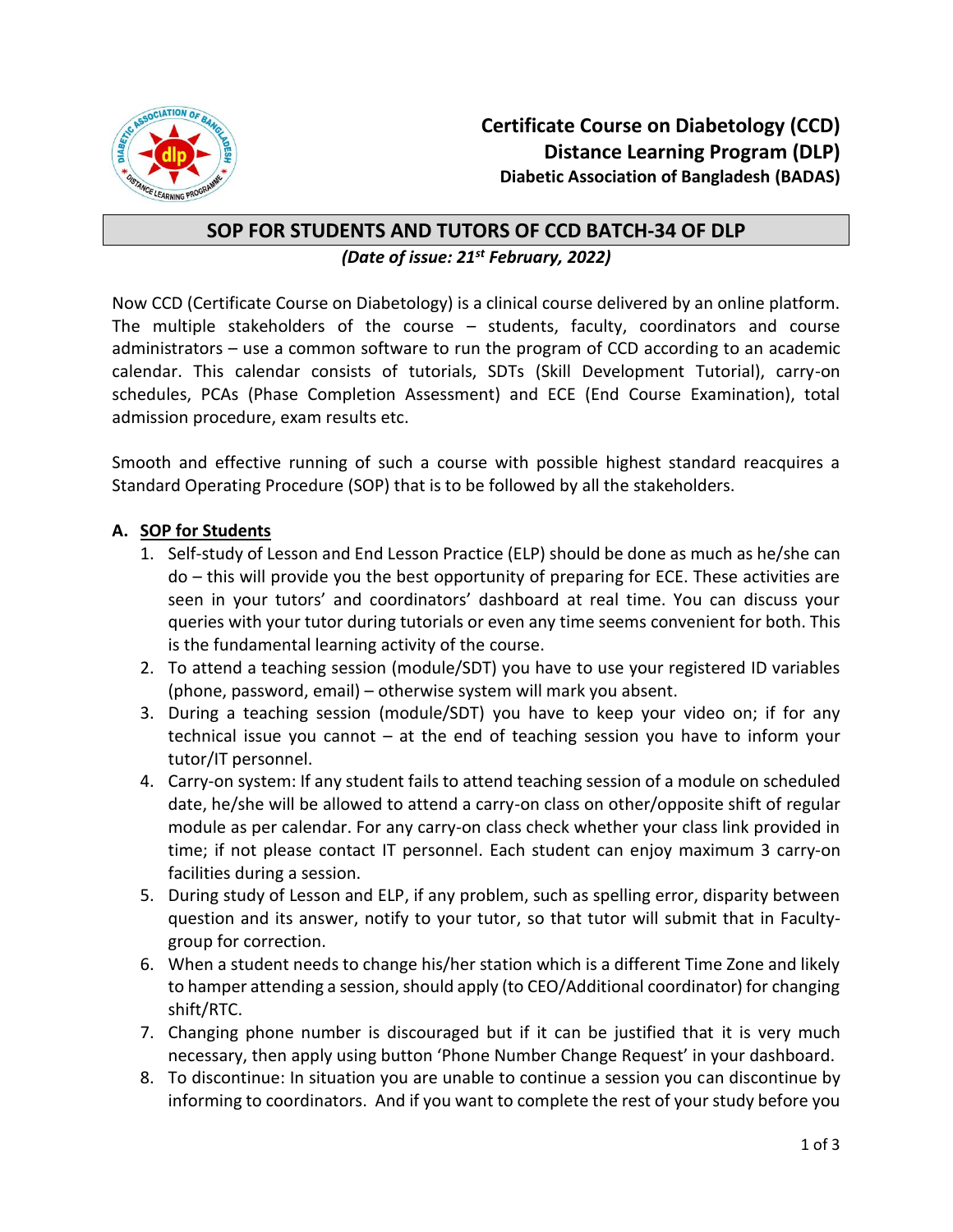become 'course out' (that is after 3 years from the beginning of your session) you have to apply (to CEO/Additional Coordinator) ahead of any subsequent session in written.

- 9. The contents of CCD are the property of DLP, an enterprise of Diabetic Association of Bangladesh (BADAS). DLP, BADAS has every right to take legal action as per the laws of the Government of Bangladesh against any organization or person found to be using the contents of CCD without seeking prior approvals from DLP, BADAS.
- 10. Everyone must comply with the rules and regulations of Digital Security Act of the Government of Bangladesh. Failure to maintain this may make the individual responsible personally.

## **B. SOP for Tutors**

- 1. Frequently check your students' activities (especially ELP-End Lesson Practice) in your dashboard. You will prepare a report on the self-study status of each student (which will include the score of End Lesson Practice-ELP) before each tutorial to identify weak/reluctant students for giving appropriate attention during, before and after each teaching session (module/SDT).
- 2. During a teaching session you have to keep your video on; if for any technical issue you cannot – at the end of teaching session you have to submit a note to coordinators.
- 3. Duration of a teaching session (module/SDT) should be approximately two hours. It should begin at 8.30-9.00 am and 2.30-3.00 pm Bangladesh Standard Time for Morning and Evening session respectively.
- 4. During a session each tutor will conduct total 13 teaching sessions for Modules, SDTs, Carry-on/absent tutor's class, etc as per academic calendar but Admin may bring change as and when necessary.
- 5. The power point presentation for teaching session provided by academy must not be modified – it is very important to maintain uniformity of information of the course. Check the content ahead of your class; if you differ in any information, or there are errors in slides, you are encouraged to exercise the SOP no B/6.
- 6. If you like to suggest for any change in information or format of any lesson you can provide that in written to the CEO so that it can be examined in the regular meetings of academic committee.
- 7. If either you or any of your students report any problem, like spelling error, disparity between question and its answer, notify it to coordinators for prompt correction (see also the SOP no A/5).
- 8. For a teaching session please check whether your class link has been provided in time; if not, please notify to IT personnel.
- 9. Tutors need to keep contact with the coordinators in any emergency, such as to arrange any change in class schedule etc.
- 11. To discontinue: In situation you are unable to continue as a tutor you should inform to CEO/Additional Coordinator, and it is expected to be after completion of the running session.
- 12. The contents of CCD are the property of DLP, an enterprise of Diabetic Association of Bangladesh (BADAS). DLP, BADAS has every right to take legal action as per the laws of